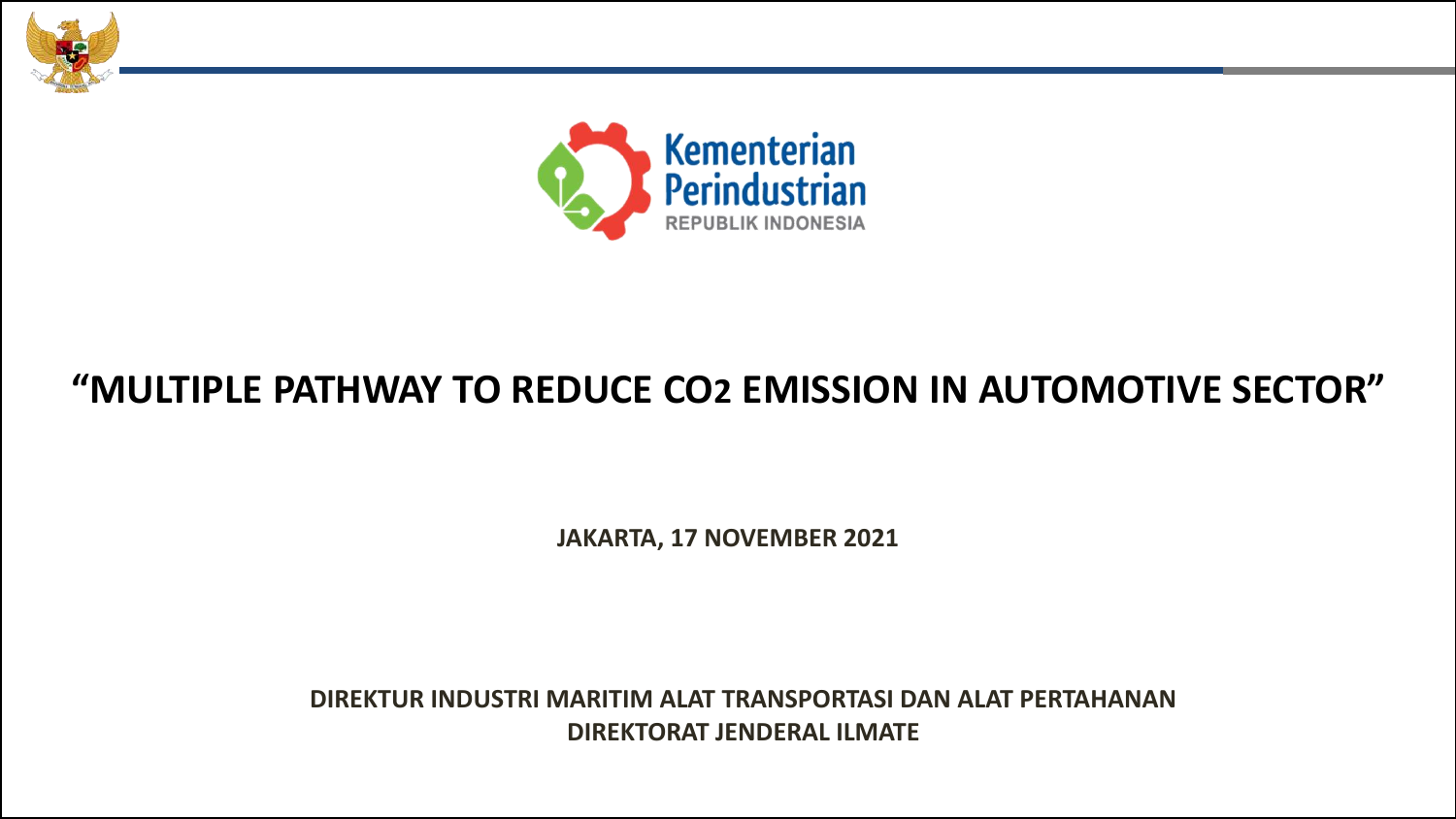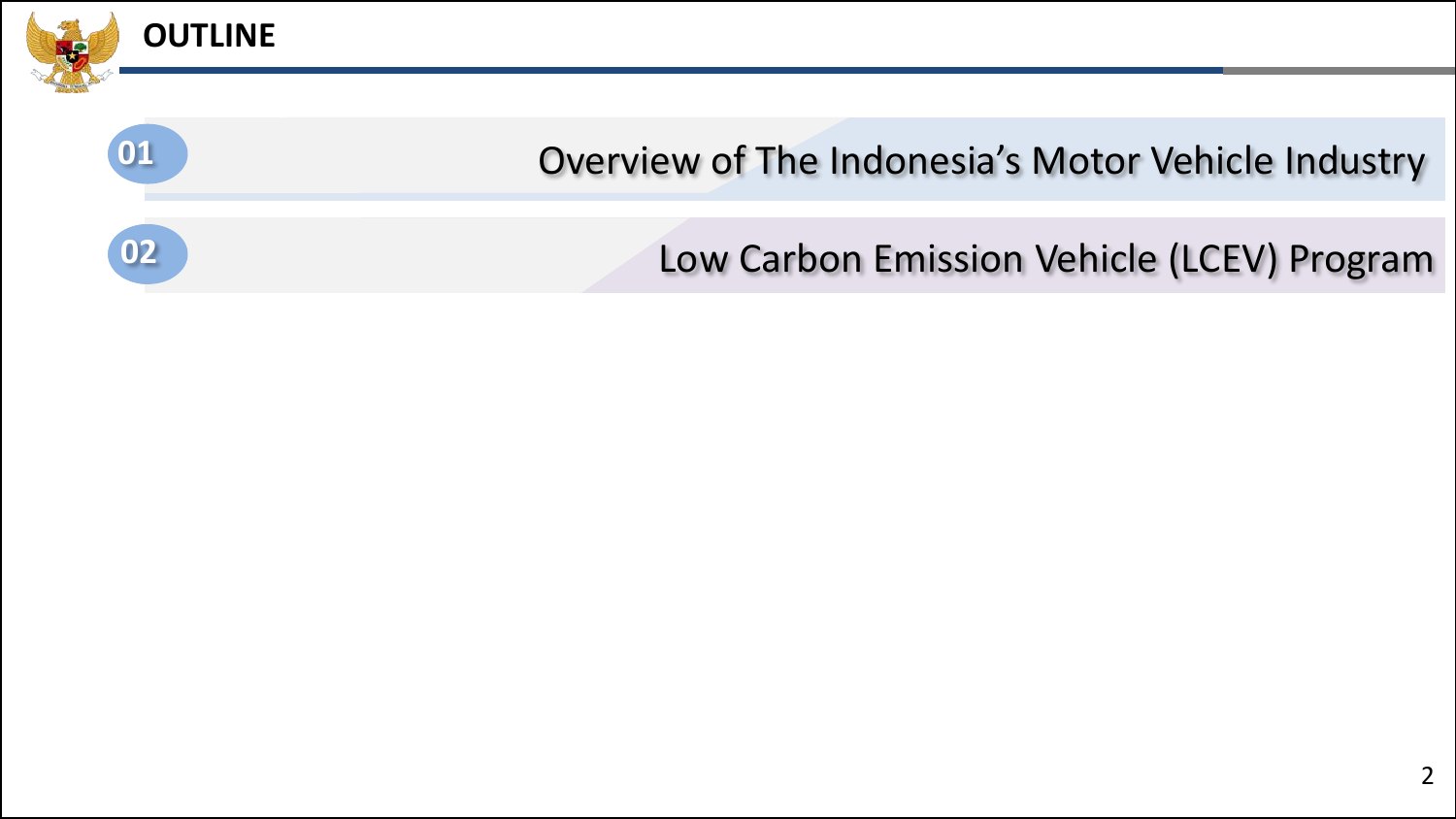

### **1. Overview of The Indonesia's Motor Vehicle Industry**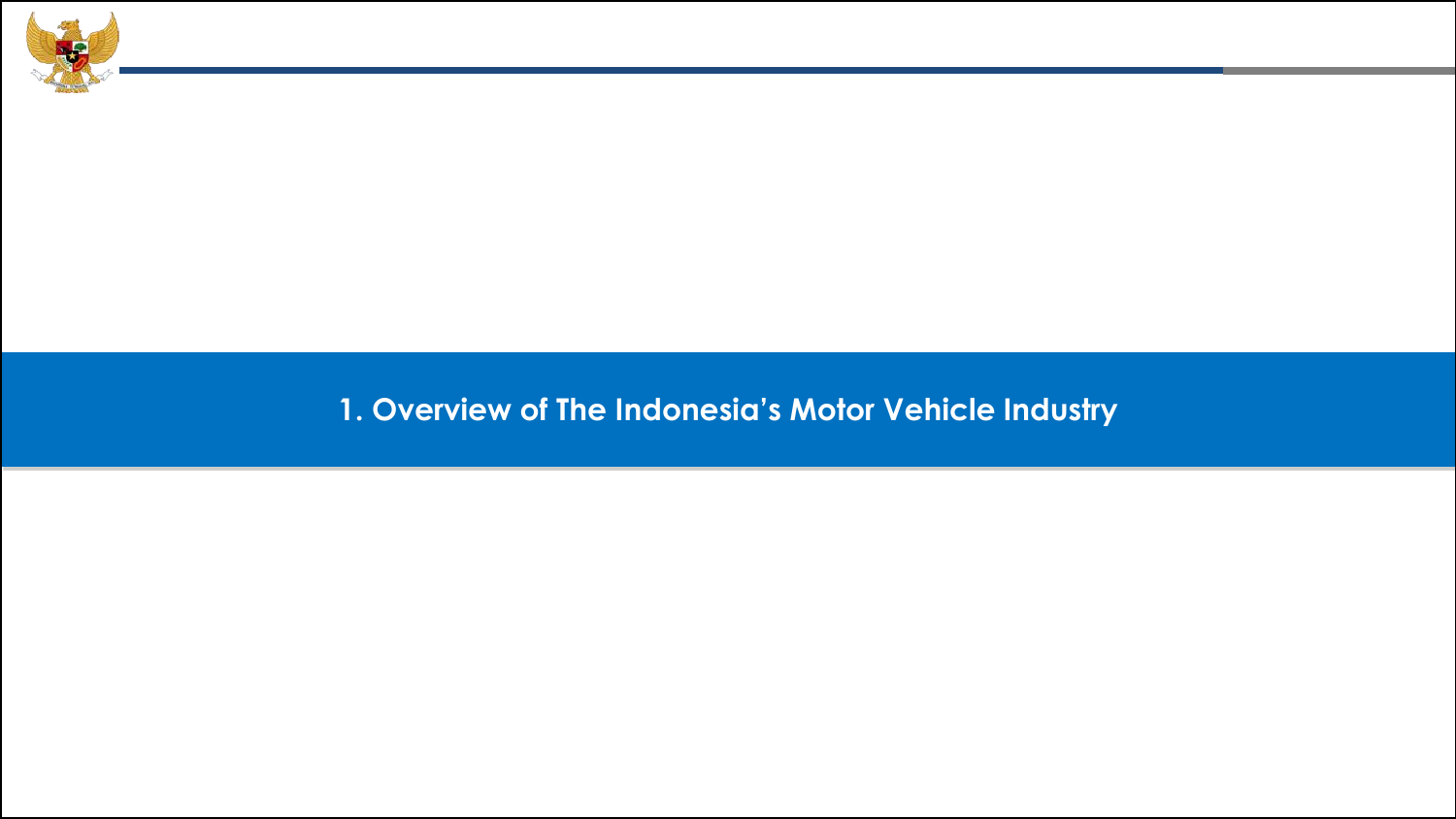

### **OVERVIEW OF MOTOR VEHICLE INDUSTRY IN INDONESIA**



Source: Ministry of Industry, GAIKINDO

- Indonesia is the largest motor vehicle market in ASEAN
- Indonesia Car ownership ratio is relatively low indicates the automotive industry has great potential for future growth
- Motor vehicle sales in Indonesia are dominated by MPV, SUV (Low and Medium), and LCGC segments with OTR price ranges below IDR 300 million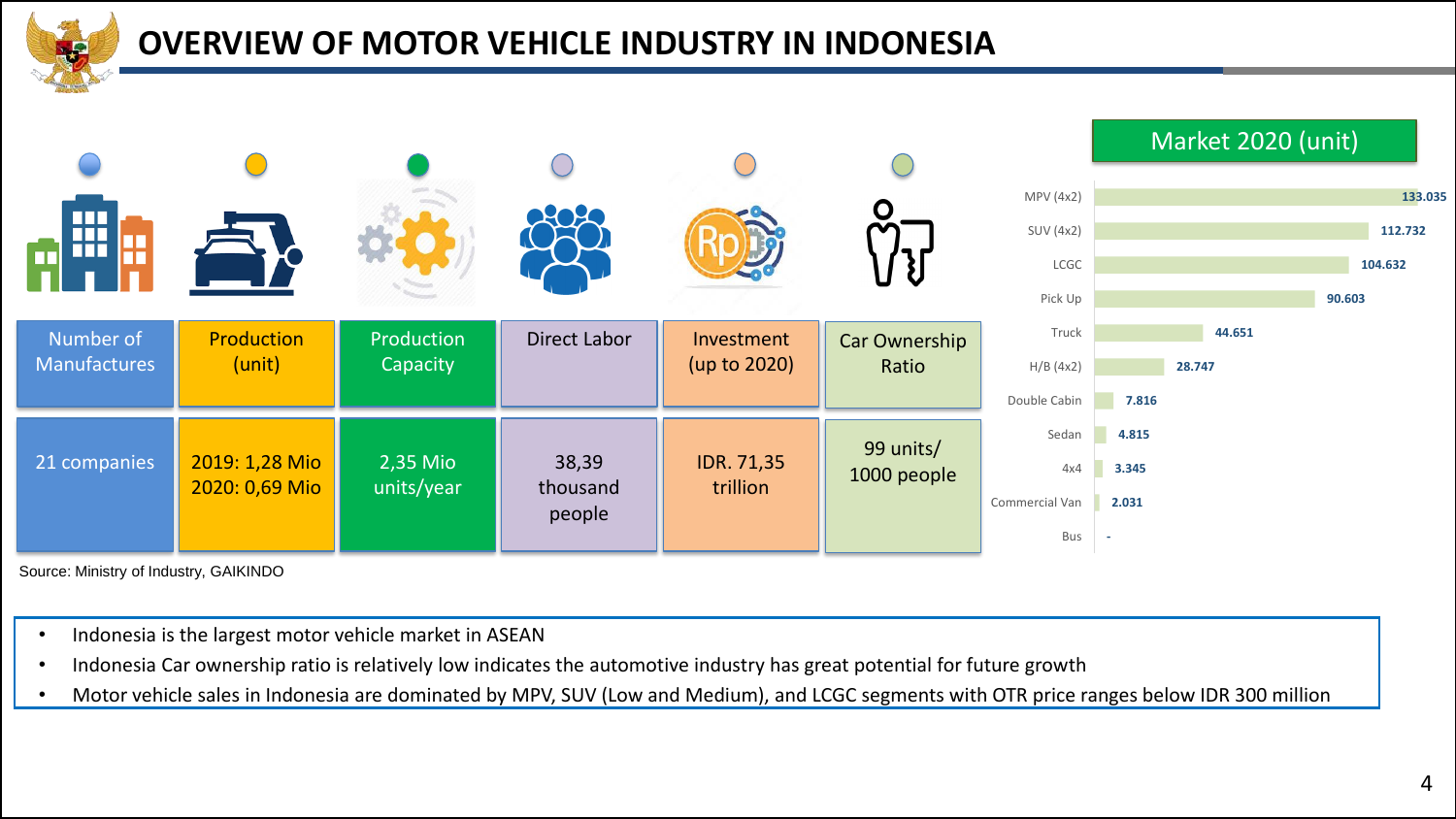# **PRODUCTION AND WHOLESALES OF MOTOR VEHICLE**



- 1. In order to accelerate automotive industry recovery, government implemented incentive of luxury tax borne by government for passenger car with engine capacity up to 2.500 cc which have local content level more than 60%
- 2. Production of motor vehicle in 2021 is targeted more than 850 thousand units with 6,8% increase in utilization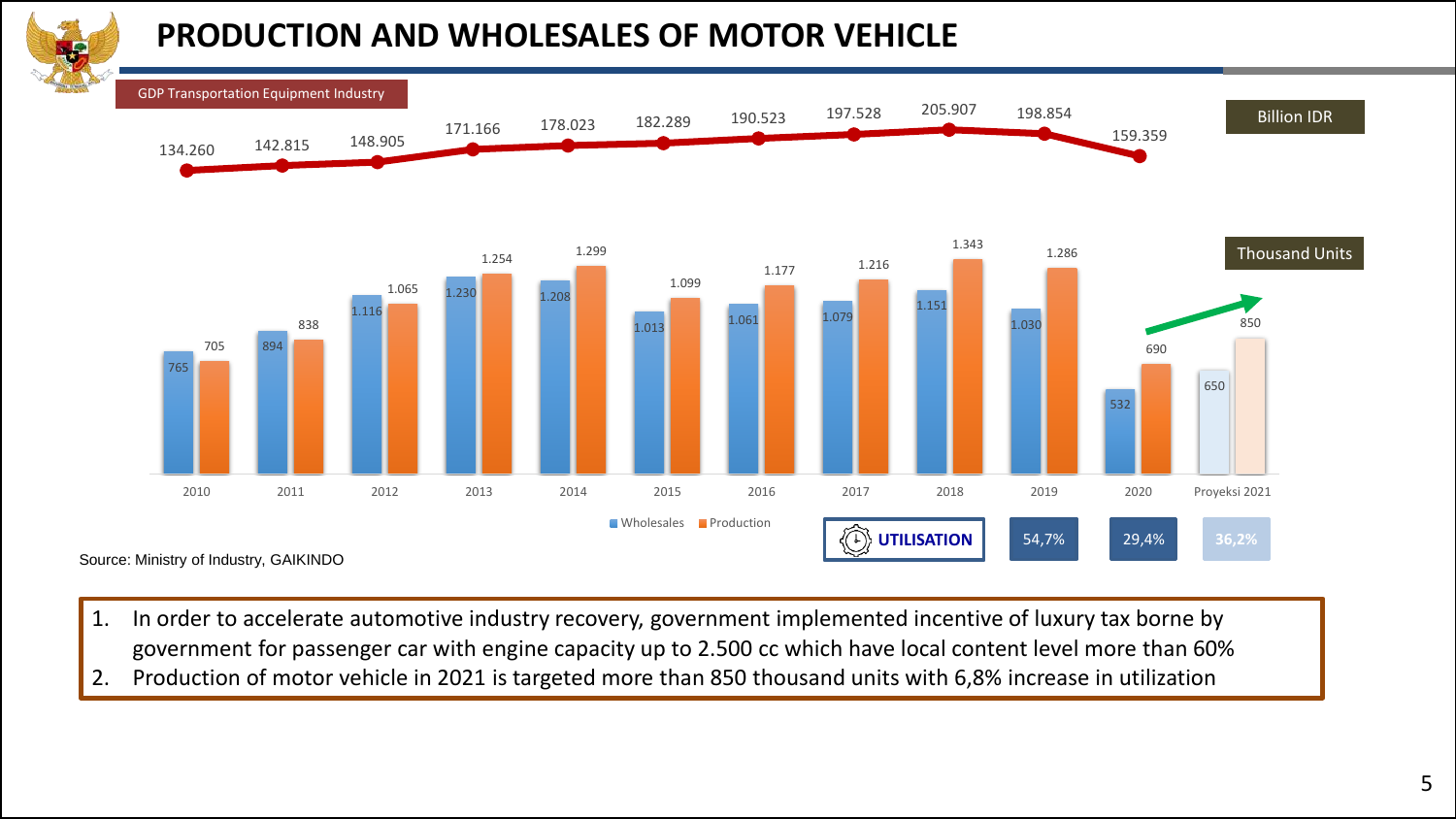| <b>EXPORT OF MOTOR VEHICLE FROM INDONESIA TO MORE THAN 80 COUNTRIES</b>                                                                                                                                                                                                                                                                                                                                                                                                                                                                                                                                                      |              |                                            |                           |                                   |                                 |  |  |  |
|------------------------------------------------------------------------------------------------------------------------------------------------------------------------------------------------------------------------------------------------------------------------------------------------------------------------------------------------------------------------------------------------------------------------------------------------------------------------------------------------------------------------------------------------------------------------------------------------------------------------------|--------------|--------------------------------------------|---------------------------|-----------------------------------|---------------------------------|--|--|--|
| <b>ED TOYOTA</b><br><b>DAIHATSU</b><br><b>INDONESIA</b><br>Daihatsu Sahabatku<br>sokon<br><b>SUZUKI</b><br>HONDA<br>HINO                                                                                                                                                                                                                                                                                                                                                                                                                                                                                                     |              | <b>ISUZU</b><br>REAL PARTNER, REAL IOURNEY | <b>Export Performance</b> | <b>List of Exporter</b>           |                                 |  |  |  |
| <b>IDLE EAST</b>                                                                                                                                                                                                                                                                                                                                                                                                                                                                                                                                                                                                             | <b>No</b>    | <b>ITEM</b>                                | 2019                      | 2020                              | s/d Sept 21                     |  |  |  |
| 13 Negara<br><b>AFRIKA</b><br>9 Negara<br>19 Negara<br><b>CENTRAL AND</b><br><b>SOUTHERN AMERICA</b><br><b>OCEANIA</b><br>36 Negara<br>3 Negara                                                                                                                                                                                                                                                                                                                                                                                                                                                                              | $\mathbf{1}$ | Completely Build Up/<br><b>CBU</b>         | 332.023 units             | 232.175 units                     | 207.411 units                   |  |  |  |
|                                                                                                                                                                                                                                                                                                                                                                                                                                                                                                                                                                                                                              |              |                                            |                           | USD 3,98 billion USD 2,79 billion | USD 2,51 billion                |  |  |  |
|                                                                                                                                                                                                                                                                                                                                                                                                                                                                                                                                                                                                                              |              | <b>Completely Knock Down</b><br>/ CKD      | 511.425 sets              | 53.032 sets                       | 75.028 sets                     |  |  |  |
|                                                                                                                                                                                                                                                                                                                                                                                                                                                                                                                                                                                                                              | s2           |                                            | USD 91,29 million         |                                   | 82,47 million USD 64,11 million |  |  |  |
|                                                                                                                                                                                                                                                                                                                                                                                                                                                                                                                                                                                                                              |              | 3 Component                                | 79,3 Mio pcs              | 61,2 Mio pcs                      | 65,01 Mio pcs                   |  |  |  |
|                                                                                                                                                                                                                                                                                                                                                                                                                                                                                                                                                                                                                              |              |                                            |                           | USD 1,71 billion USD 1,52 billion | USD 1,45 billion                |  |  |  |
|                                                                                                                                                                                                                                                                                                                                                                                                                                                                                                                                                                                                                              |              | Source: Ministry of Industry, GAIKINDO     |                           |                                   |                                 |  |  |  |
| *CBU EXPORT TARGET OF 1 MILLION UNITS IN 2025*                                                                                                                                                                                                                                                                                                                                                                                                                                                                                                                                                                               |              |                                            |                           |                                   |                                 |  |  |  |
| <b>CENTRAL AND SOUTH AMERICA:</b> Antigua, Aruba, Argentina, Barbados, Columbia, Costa Rika, Dominica, Ecuador, Elsavador, Grenada, C. Cayman, Guyana, Honduras,<br>Jamaica, Mexico, Paraguay, St. Kitts, ST. Lucia, ST. Maarten, ST Vincent, Suriname, Tahiti, Trinidad, and other Caribian countries<br>AFRICA: Angola, Djibouti, Ethopia, Gabon, Kenya, Libyia, Madagascar, Maroko, Mauritius, Mesir, Mozambique, Nigeria, Rwanda, Sudan, Syria, Tunisia, Zambia, Zimbabwe,<br>Seychelles<br>ASIA & MIDDLE EAST: Bahrain, Bangladesh, Iraq, Japan, Lebanon, Oman, Pakistan, Saudi Arabia, Srilangka, Syiria, Yamen, Qatar |              |                                            |                           |                                   |                                 |  |  |  |

- **ASEAN:** Brunei, Cambodia, Laos, Malaysia, Myanmar, Philippines, Singapore, Thailand, Vietnam
- **OCEANIA:** Bermuda, Fiji, Papua Nugini,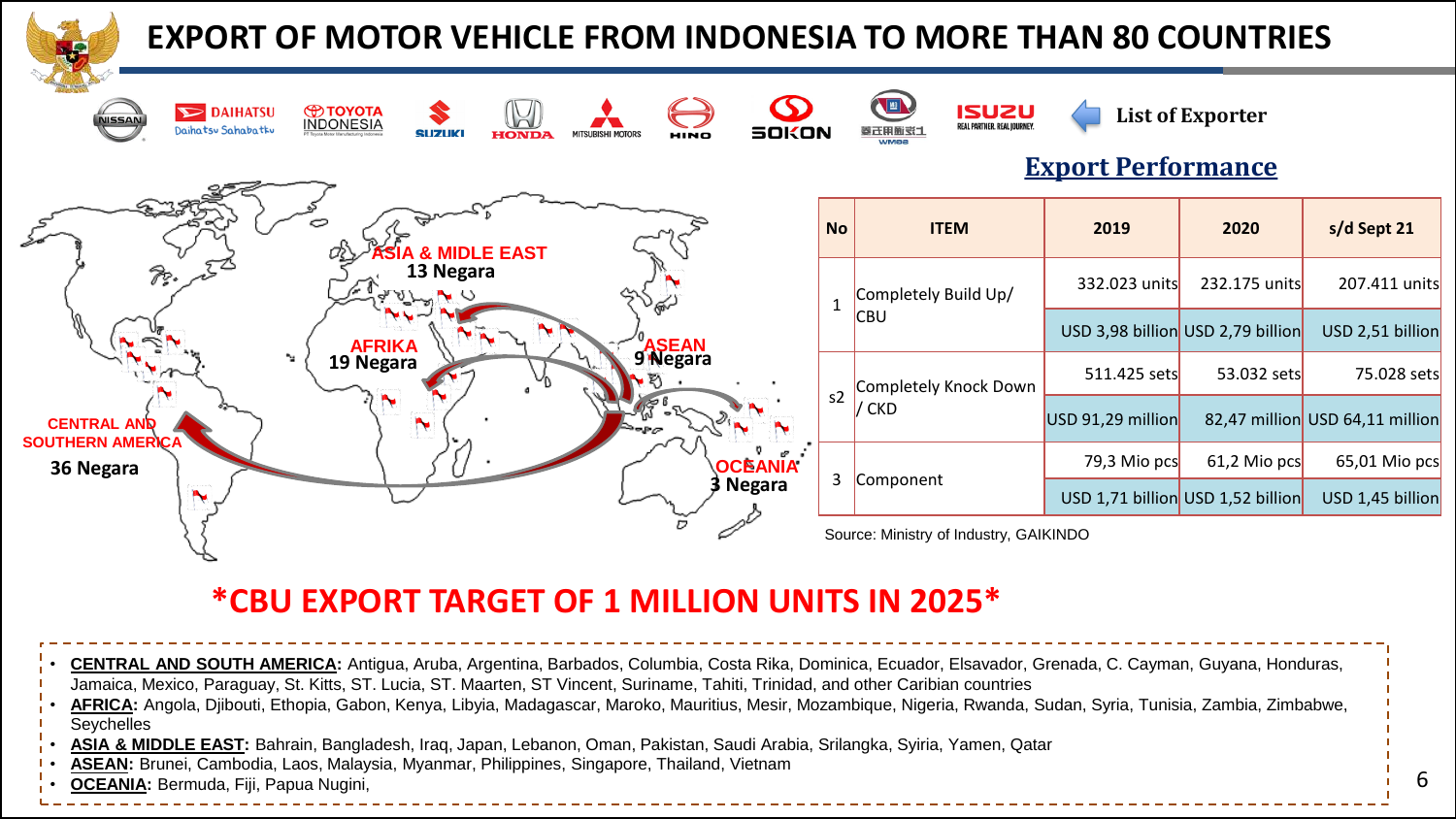

Indonesia have around 1.550 component industries (Tier 1,2,&3) and more than 1,5 million people working along the automotive industry value chain

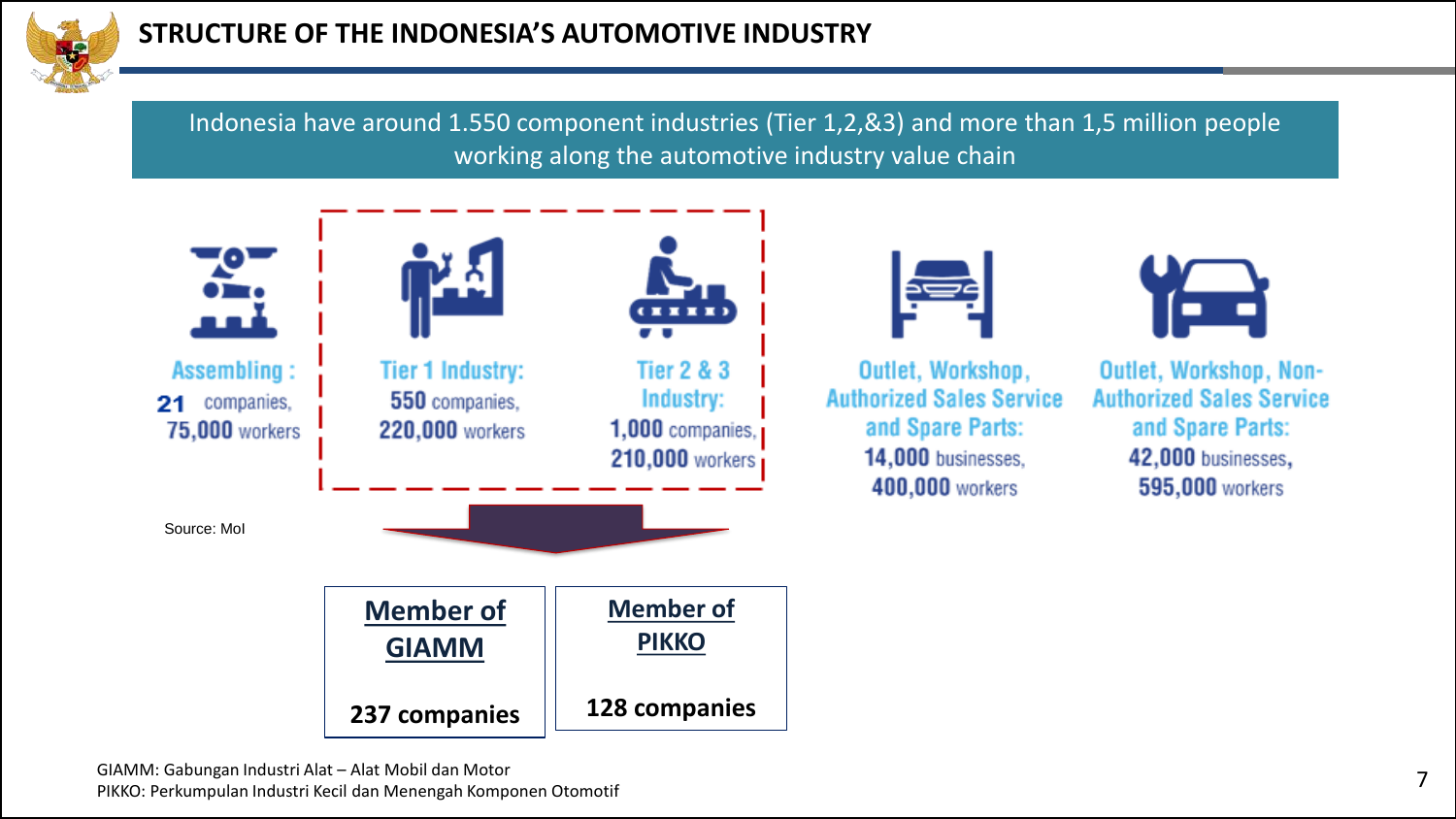

## **2. Low Carbon Emission Vehicle (LCEV) Program**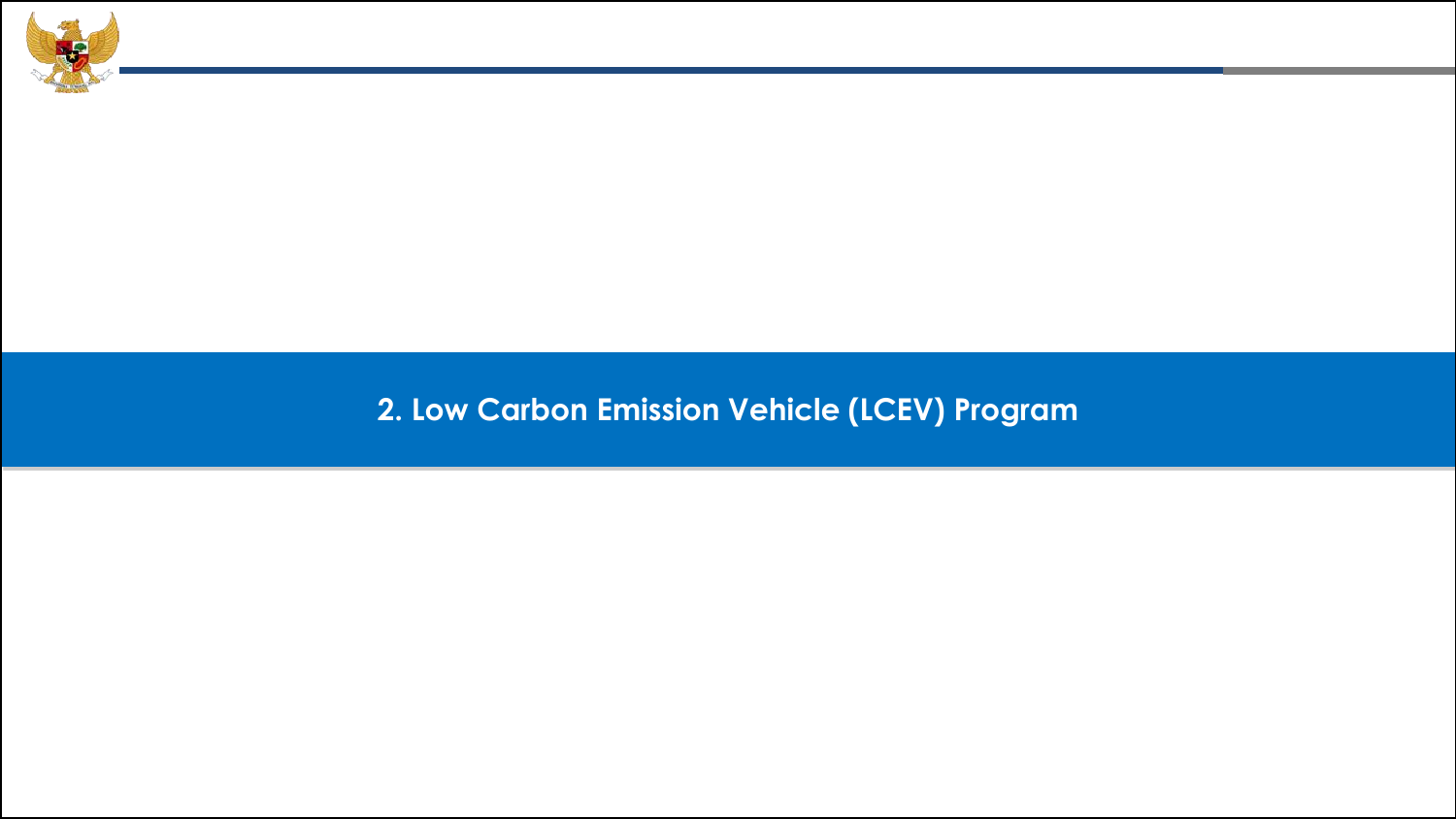

### **INDONESIA's MOTOR VEHICLE PROJECTION AND TECHNOLOGY INTERVENTION**

UIO & CO2 Emission



Automotive technology innovations to reduce CO2 emission

| <b>Technology</b>              |             | <b>CO2 Reduction</b>  | <b>Add. Price</b> | <b>Challenges</b>                                        |
|--------------------------------|-------------|-----------------------|-------------------|----------------------------------------------------------|
|                                | <b>HEV</b>  | 49%                   | LOW               | $\overline{\phantom{0}}$                                 |
|                                | <b>PHEV</b> | 74%                   | <b>HIGH</b>       | High initial investment for vehicle and charging station |
| xEV                            | <b>BEV</b>  | 100%                  | <b>HIGH</b>       | High initial investment for vehicle and charging station |
|                                | <b>FCEV</b> | 100%                  | <b>HIGH</b>       | High initial investment for vehicle hydrogen station     |
| <b>CNG Vehicle</b>             |             | 20-30%                | LOW               | CNG specification, CNG station                           |
| Flexy Engine Vehicle (Biofuel) |             | 100% (carbon neutral) | LOW               | <b>Biofuel specification</b>                             |

Source: Ministry of Industry, GAIKINDO, Comprehensive Study on xEV, Natural Gas Engine Technologies: Challenges and Energy Sustainability Issue, MDPI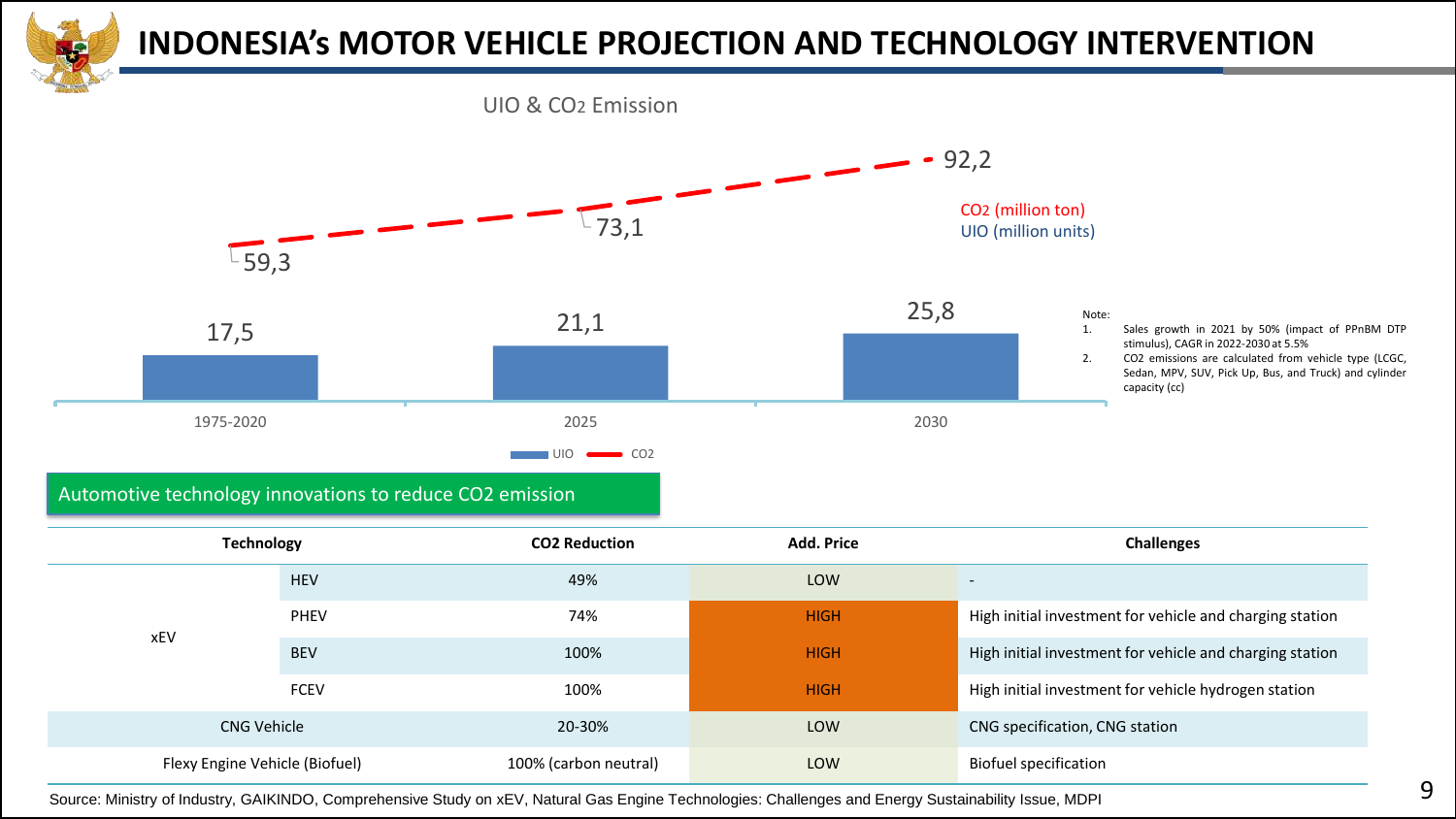

### Government Regulation No 73 of 2019 Jo No 74/2021 on Luxury Tax of Motor Vehicle

|                             | <b>Govt Reg 74/2021</b> |                 |  |  |
|-----------------------------|-------------------------|-----------------|--|--|
| <b>Segment</b>              | <b>Scheme 1</b>         | <b>Scheme 2</b> |  |  |
| <b>BEV</b>                  | 0%                      | 0%              |  |  |
| <b>PHEV</b>                 | 5%                      | 8%              |  |  |
| Full-Hybrid                 | 6%                      | 10%             |  |  |
| Full-Hybrid                 | 7%                      | 11%             |  |  |
| Full-Hybrid                 | 8%                      | 12%             |  |  |
| Mild-Hybrid                 | 8%                      | 12%             |  |  |
| Mild-Hybrid                 | 10%                     | 13%             |  |  |
| Mild-Hybrid                 | 12%                     | 14%             |  |  |
| LCGC/KBH2                   | 3%                      |                 |  |  |
| <b>Flexy Engine Vehicle</b> | 8%                      |                 |  |  |





#### Hybrid Electric Vehicle (HEV)

- Propulsion : ICE and Electric Motor
- Energy Source: Fossil Fuel and Electricity
- Storage : Fuel Tank, Battery (small capacity)



- 
- Energy Source: Fossil Fuel and Electricity
- Storage : Fuel Tank, Battery (medium capacity), rechargeable from external source (charging station)



PHEV

#### Battery Electric Vehicle (BEV)

- Propulsion: Electric Motor
- Energy Source: Electricity
- Storage : Battery (medium/big capacity), rechargeable from external source (charging station)



FLEXY ENGINE





- Propulsion : ICE
- Energy Source: Fossil Fuel
- Storage : Fuel Tank

#### Flexy Engine Vehicle • Propulsion : ICE

- Energy Source: Biofuel 100%
- Storage : Fuel Tank



#### Fuel Cell Electric Vehicle (FCEV)

- Propulsion : ICE and Electric Motor
- Energy Source: Hydrogen (Converted to electrical energy by fuel cell)
- Storage : Hydrogen Tank, Battery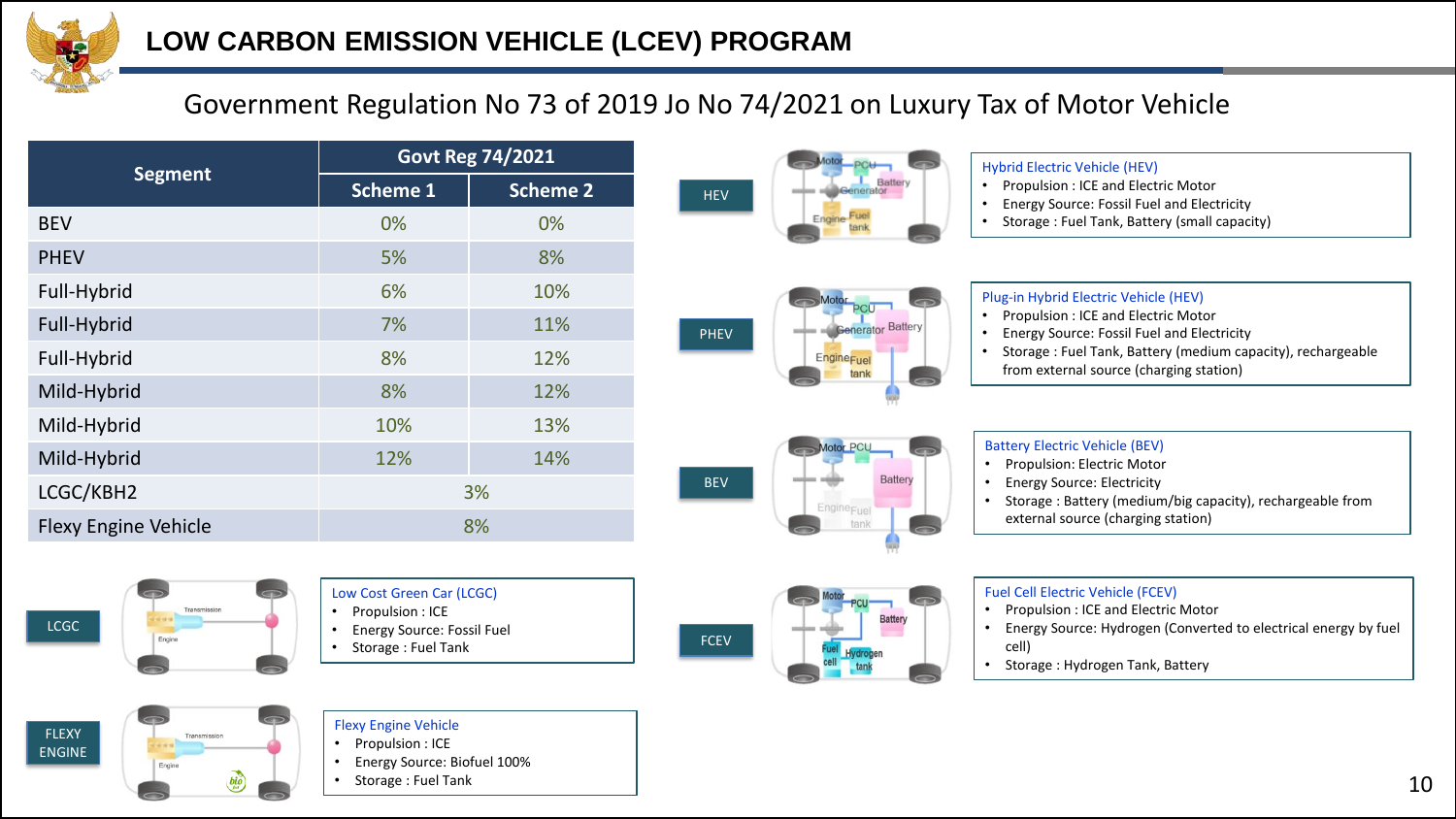